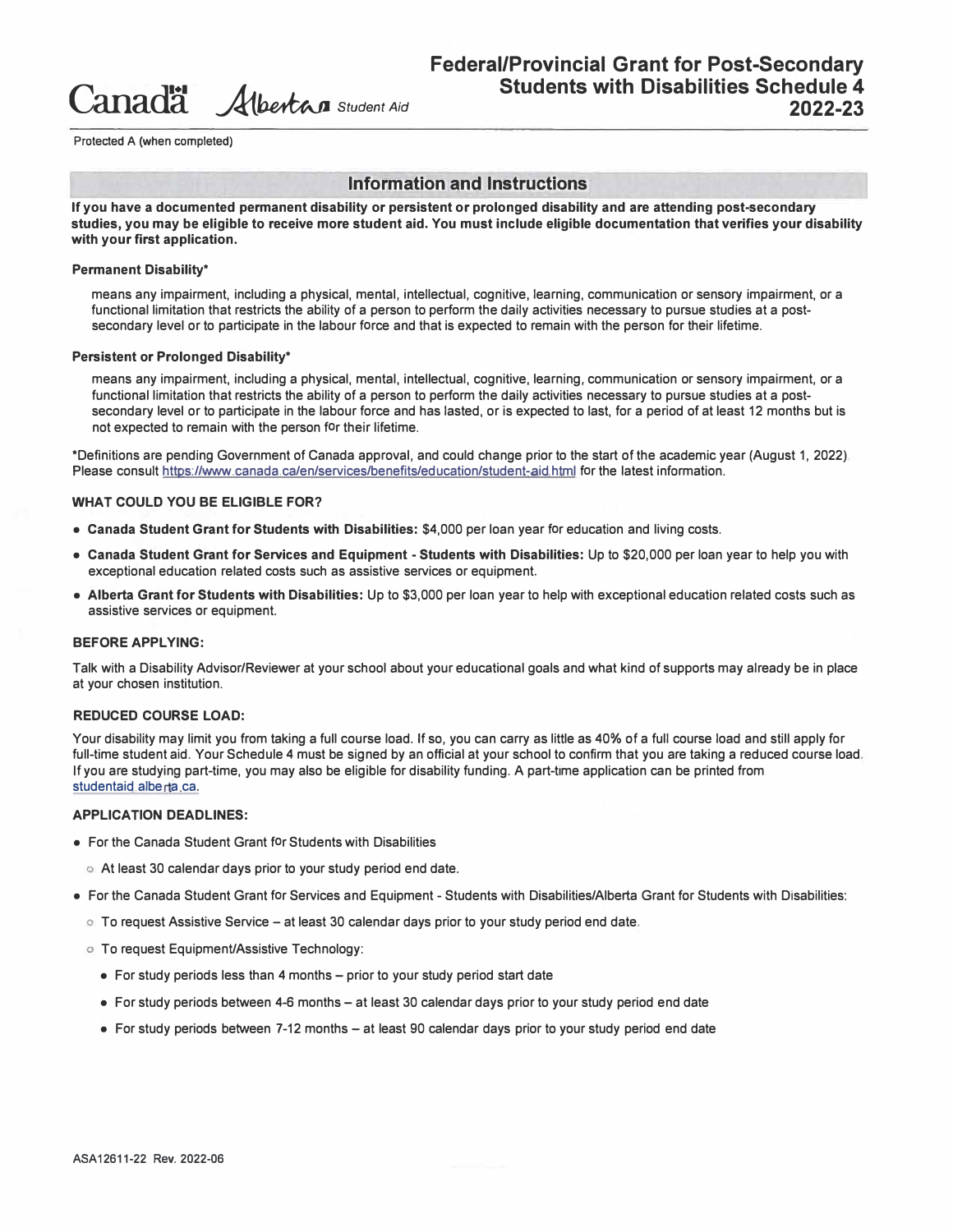## **Information and Instructions - Continued**

#### **APPLICATION CHECKLIST:** Have you completed the following?

- An Application for Financial Assistance available at studentaid.alberta.ca.
- A Schedule 4 if this is your first application. You need to submit a Schedule 4 with each application if you are requesting services and equipment, and/or studying at a reduced course load (40-59%).
	- Your Schedule 4 must be reviewed and authorized by the Disability Advisor/Reviewer at your school.
- Proof of your disability Disability Verification Form or Psycho-Educational Assessment, completed and signed by the appropriate authorized medical professional. Once approved by Student Aid:
	- Students with a Permanent Disability only have to submit a Disability Verification Form once on their first application. It is not required on subsequent applications.
	- Students with a Persistent or Prolonged Disability may have to submit an updated Disability Verification Form if there is a gap in studies or if requested by Alberta Student Aid.
	- Students with a Learning Disability must submit a Psycho-Educational Assessment. Assessment must be less than 5 years old or was completed when applicant was 18 years or older.
- Learning Assessment fee if an assessment confirms you have a Learning Disability, you may be reimbursed the cost of this service (up to a maximum of \$3,500 per loan year). The date of the assessment must be no earlier than six months before you start your studies. You must supply a receipt showing that you paid for this service. Invoices are not eligible.
- Estimates/Quotes for Assistive Services and Equipment/Assistive Technology
	- You must submit estimates with cost breakdowns for Assistive Services. Cost breakdowns may include; the hourly rate, number of hours per week per course (if applicable), and total number of sessions/hours.
	- You must submit vendor quotes for Assistive Equipment/Technology. Vendor quotes can include screen shots of review carts for online purchases.
	- New estimates and quotes are required each additional time you request funding.
	- Quotes must be provided in Canadian dollars.
- If you are applying for a reduced course load, Section 3 of your Schedule 4 must be signed by an official at your school. The Disability Advisor/Reviewer at your school may also be authorized to sign this section. Check with the advisor/reviewer first for assistance and further instructions.
- Include all appropriate documentation with your Schedule 4 and upload to your Student Aid account. See upload instructions below.

#### **RECEIPTS:**

If you receive student aid for assistive services and equipment, you must submit your receipts to Alberta Student Aid by the end of your current study period to show that the student aid you received was used as intended. Write your Alberta Student Number (ASN) and your name on each receipt.

#### For Equipment/Technology Purchases:

- receipts must include the date of purchase, item(s) purchased and total amount paid. Invoices are not eligible.

For Assistive Services Used:

- receipts must include the date(s) of service, length of each session, hourly rate paid, name of the service provider, confirmation of amount paid and courses the service was provided for. Invoices are not eligible.

If you do not use all of the student aid, you must return the unused funds to Alberta Student Aid. If you do not send receipts or return the unused funds, you will be in an over-award situation.

## **Upload Schedule 4 and Receipts**

**Send electronically: 1.** Visit **studentaid.alberta.ca. 2.** Sign in to your account. **3.** Submit securely using Upload Electronic Document(s)

## **Return Unused Funds**

**Online Banking:** Payee "Alberta Student Aid - Grants" and account number Alberta Student Number.

**Cheque or money order payable to the Government of Alberta:** Mail to Alberta Student Aid, Attention: Disability Grants, PO Box 28000 Stn Main, Edmonton AB T5J 4R4

## **Applicant Agreement**

If I receive a federal and/or provincial grant for services or equipment for post-secondary students with disabilities, I **hereby agree to provide,** by the end of my current study period, receipts which will show that the services and equipment grant funding as approved on the Schedule 4 application was used for its intended purposes and any unused funds will be returned to Alberta Student Aid. Failure to do so will result in an over-award and could affect my eligibility for future funding.

#### **Include your name and Alberta Student Number on all receipts and upload electronically.**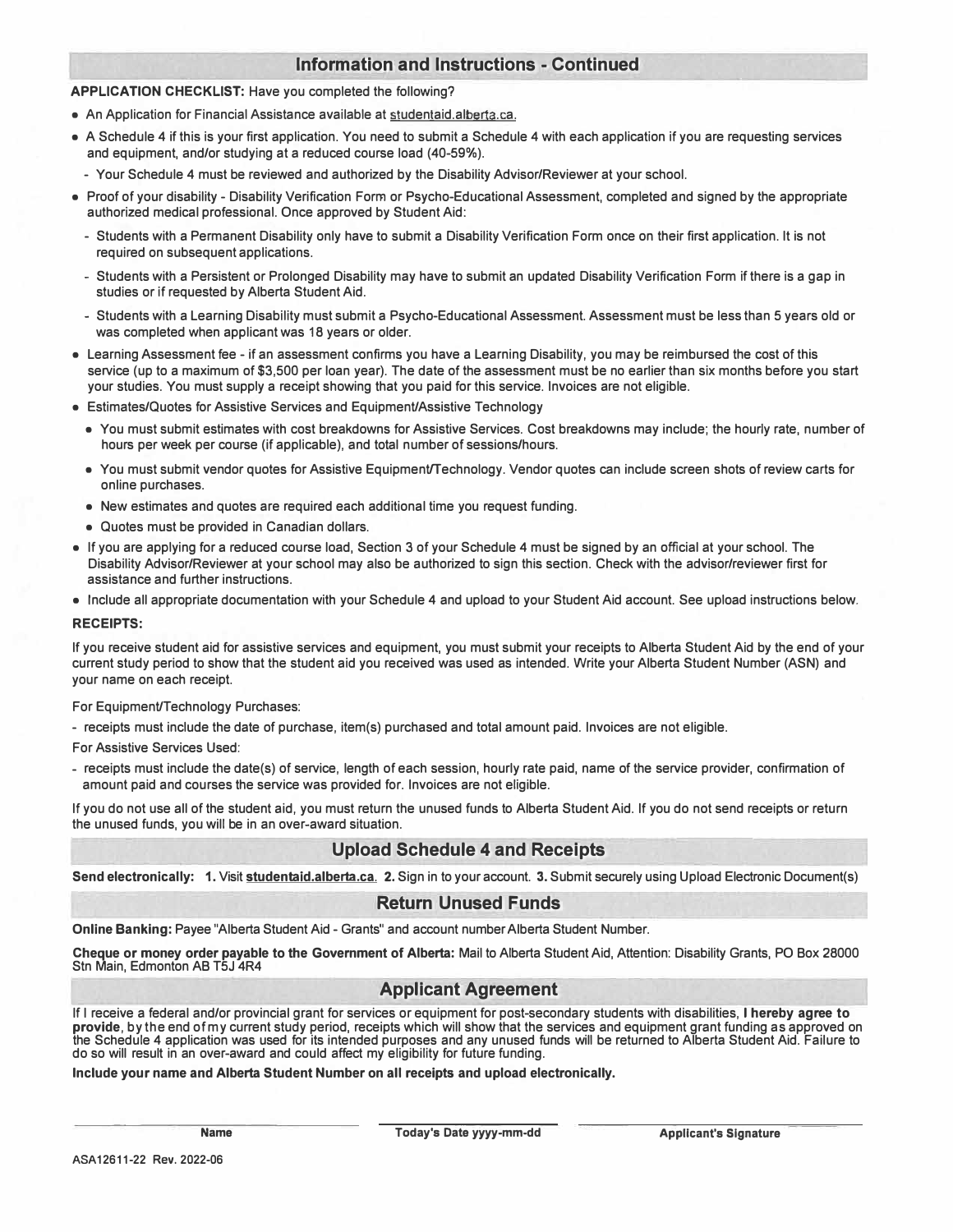| Canadä | Albertan Student Aid |  |
|--------|----------------------|--|
|        |                      |  |

# Federal/Provincial Grant for Post-Secondary<br>Students with Disabilities Schedule 4 2022-23

Protected A (when completed)



| Act (Alberta) to determine and verify the Applicant's eligibility for financial assistance, to administer (including research, statistical analysis, and<br>evaluations) and to enforce student financial assistance programs in accordance with the Student Financial Assistance Act (Alberta), the Canada<br>Student Loans Act and the Canada Student Financial Assistance Act, each as may be amended from time to time. The use and disclosure of your<br>personal information is managed in accordance with the Freedom of Information and Protection of Privacy Act (Alberta). |                                                                                                                                  |                                                                                       |  | Advanced Education is collecting this personal information under the authority of section 33(c) of the Freedom of Information and Protection of Privacy |
|--------------------------------------------------------------------------------------------------------------------------------------------------------------------------------------------------------------------------------------------------------------------------------------------------------------------------------------------------------------------------------------------------------------------------------------------------------------------------------------------------------------------------------------------------------------------------------------|----------------------------------------------------------------------------------------------------------------------------------|---------------------------------------------------------------------------------------|--|---------------------------------------------------------------------------------------------------------------------------------------------------------|
| For more information about: . Alberta Student Aid: call the Alberta Student Aid Service Centre at 1-855-606-2096.                                                                                                                                                                                                                                                                                                                                                                                                                                                                    | • Freedom of Information and Protection of Privacy Act (Alberta): email the Privacy Officer at<br>ae.abstudentaidfoip@gov.ab.ca. |                                                                                       |  |                                                                                                                                                         |
| <b>Applicant's Last Name</b>                                                                                                                                                                                                                                                                                                                                                                                                                                                                                                                                                         |                                                                                                                                  | <b>Applicant's First Name</b>                                                         |  | Middle Initial                                                                                                                                          |
|                                                                                                                                                                                                                                                                                                                                                                                                                                                                                                                                                                                      |                                                                                                                                  |                                                                                       |  |                                                                                                                                                         |
| This schedule is complete only if all required documentation is submitted.<br>Before you start, read the information on the Information and Instructions pages.                                                                                                                                                                                                                                                                                                                                                                                                                      |                                                                                                                                  |                                                                                       |  | Social Insurance Number                                                                                                                                 |
| <b>Application ID</b>                                                                                                                                                                                                                                                                                                                                                                                                                                                                                                                                                                |                                                                                                                                  | Enter your current study period start and<br>end dates for the 2022/2023 school year. |  | End Date yyyy-mm-dd                                                                                                                                     |
| Learning Assessment Fee (up to a maximum of \$3,500)                                                                                                                                                                                                                                                                                                                                                                                                                                                                                                                                 |                                                                                                                                  | (You must attach your receipt.)                                                       |  |                                                                                                                                                         |
|                                                                                                                                                                                                                                                                                                                                                                                                                                                                                                                                                                                      |                                                                                                                                  | <b>Section 1 - Assistive Services</b>                                                 |  |                                                                                                                                                         |
| When requesting Assistive Services, you must submit cost estimates and cost breakdowns. Depending on the requested service,<br>this may include: number of hours per week, number of weeks, cost per hour, and number of courses.<br>Enter TOTAL amount for the current study period:                                                                                                                                                                                                                                                                                                |                                                                                                                                  |                                                                                       |  |                                                                                                                                                         |
| Note Taker                                                                                                                                                                                                                                                                                                                                                                                                                                                                                                                                                                           |                                                                                                                                  | <b>Other Services</b>                                                                 |  |                                                                                                                                                         |
| Tutor with specific course knowledge<br>(resumé required)*                                                                                                                                                                                                                                                                                                                                                                                                                                                                                                                           |                                                                                                                                  |                                                                                       |  |                                                                                                                                                         |
| <b>Academic Strategist</b><br>(resumé required)**                                                                                                                                                                                                                                                                                                                                                                                                                                                                                                                                    |                                                                                                                                  |                                                                                       |  |                                                                                                                                                         |
| Interpreter (Oral, Sign, CART)                                                                                                                                                                                                                                                                                                                                                                                                                                                                                                                                                       |                                                                                                                                  |                                                                                       |  |                                                                                                                                                         |
| <b>Educational Attendant Care</b><br>(while in school)                                                                                                                                                                                                                                                                                                                                                                                                                                                                                                                               |                                                                                                                                  |                                                                                       |  |                                                                                                                                                         |
| <b>Specialized Transportation</b><br>(to and from school only)                                                                                                                                                                                                                                                                                                                                                                                                                                                                                                                       |                                                                                                                                  |                                                                                       |  |                                                                                                                                                         |
| *For tutor rates over \$25 per hour, resumé/credentials must be provided.<br>** A resumé/credentials must be provided for all Academic Strategy requests.                                                                                                                                                                                                                                                                                                                                                                                                                            |                                                                                                                                  |                                                                                       |  |                                                                                                                                                         |
| Comments/disability related rationale for Requested Assistive Services:                                                                                                                                                                                                                                                                                                                                                                                                                                                                                                              |                                                                                                                                  |                                                                                       |  |                                                                                                                                                         |
|                                                                                                                                                                                                                                                                                                                                                                                                                                                                                                                                                                                      |                                                                                                                                  |                                                                                       |  |                                                                                                                                                         |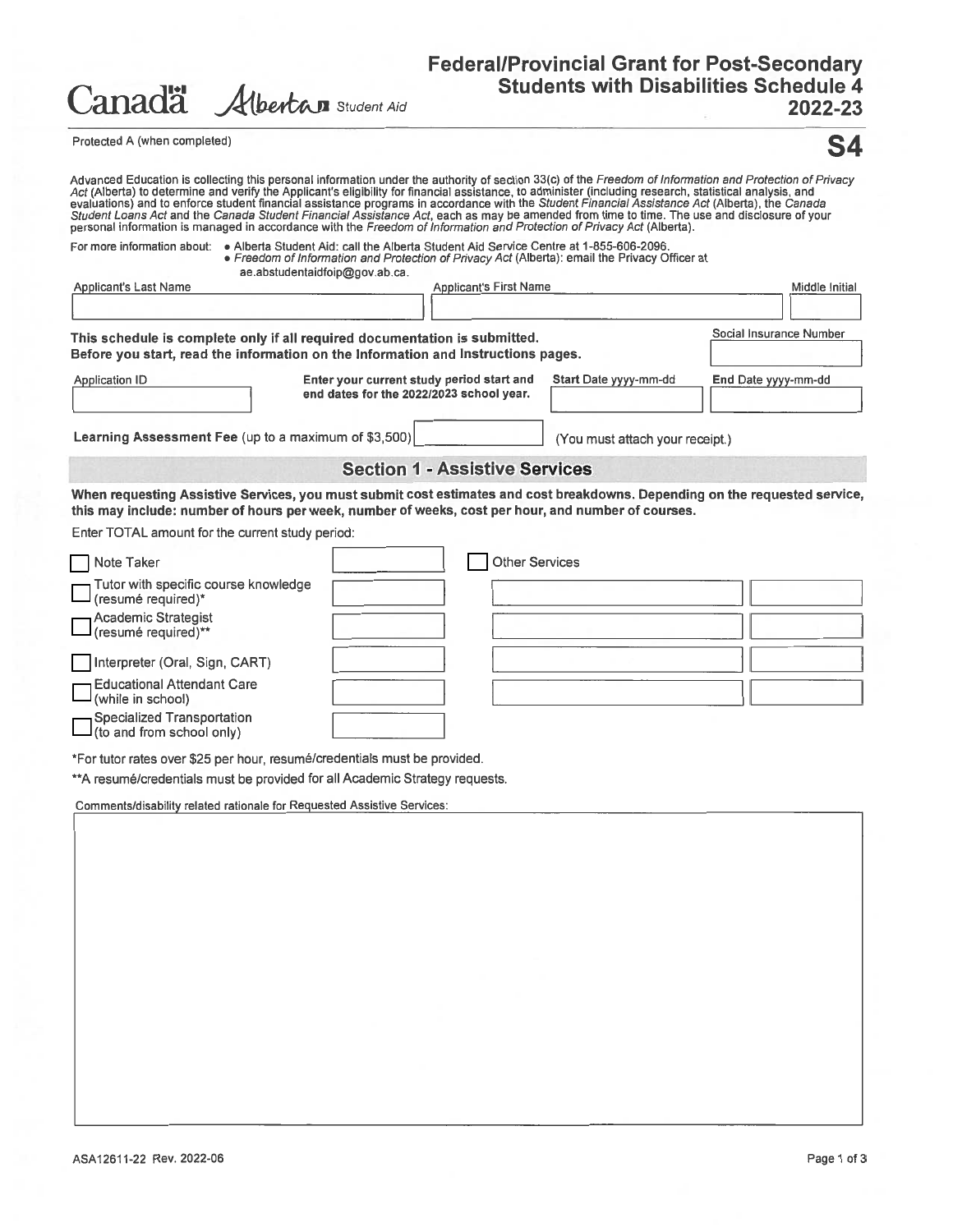# **Section 2 - Equipment/Assistive Technology**

### When requesting Equipment/Assistive Technology, you must submit a copy of an estimate/quote for each item.

Enter the description and amount for the current study period:

|                                       | Electronic Reading/Writing Software (e.g. Kurzweil, Dragon) |  | Alternate Formats      |  |
|---------------------------------------|-------------------------------------------------------------|--|------------------------|--|
|                                       |                                                             |  |                        |  |
| Assistive Software (e.g. Inspiration) |                                                             |  | Computer/Laptop/Tablet |  |
|                                       |                                                             |  |                        |  |
| Digital Recorder/Smartpen             |                                                             |  | Other Equipment        |  |
|                                       |                                                             |  |                        |  |
|                                       | Assistive Devices for the Visually Impaired                 |  |                        |  |
|                                       |                                                             |  |                        |  |
|                                       | Assistive Devices for the Hearing Impaired                  |  |                        |  |
|                                       |                                                             |  |                        |  |

Comments/disability related rationale for Requested Equipment/Assistive Technology:

## **Section 3 - For Educational Institution Use Only - Do Not Write In this Area**

**Reduced Course Load to be completed by the Disability Advisor/Reviewer or Financial Aid Officer/Registrar.** Students with disabilities can be registered in 40% to 59% of a full course load, and continue to be eligible for full-time student aid.

What is the student's percentage of a full course load?  $\sim$  % (enter between 40 to 59% only)

Name of School Official Telephone Number

Today's Date yyyy-mm-dd Signature of School Official